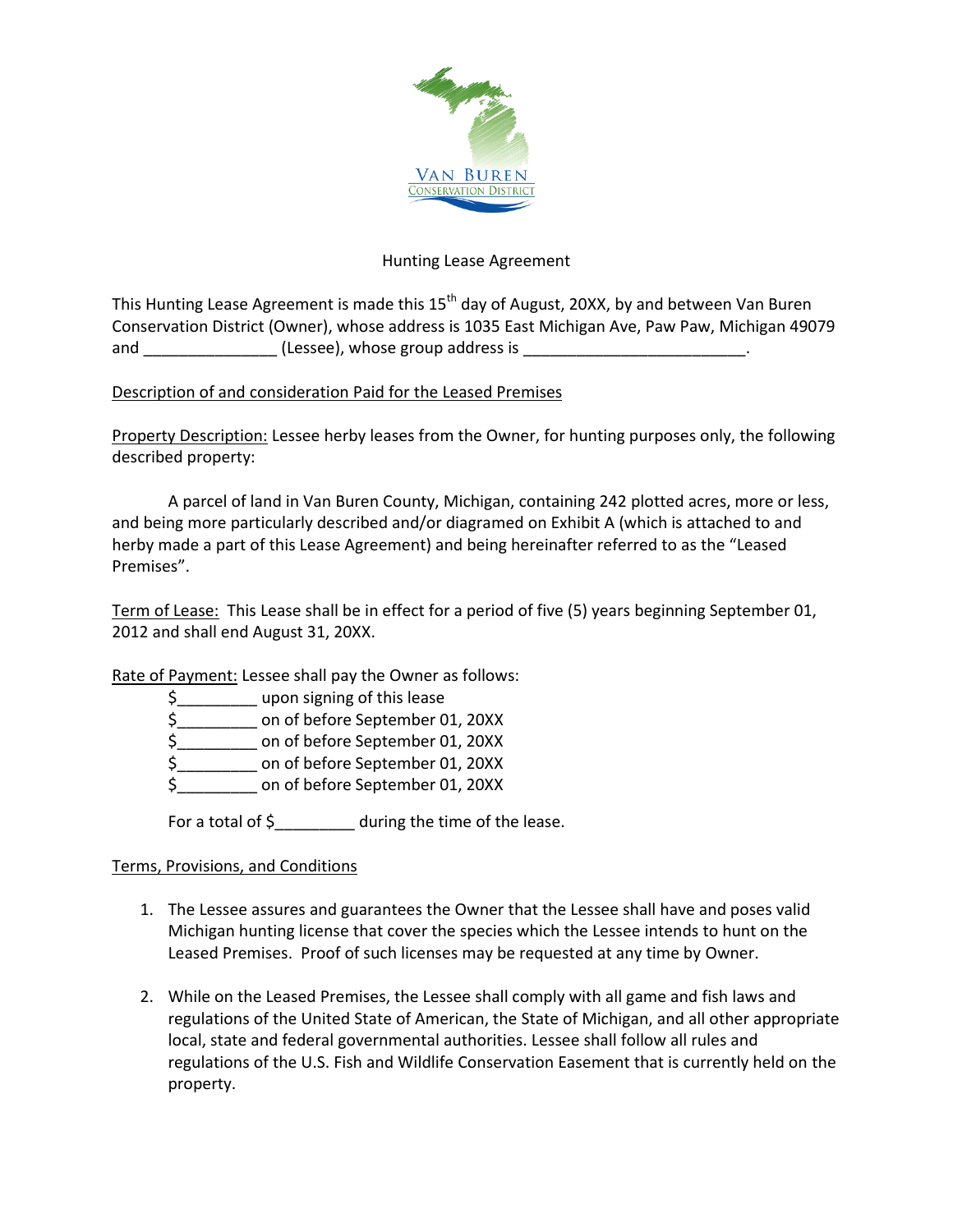- 3. While on the Leased Premises, the Lessee shall: (a) observe the rules of safe gun handling; (b) never shoot in the direction of any people, buildings, or livestock; (c) leave all gates as the Lessee's finds them; (d) use proper care in crossing fences; and (e) not use alcohol or drugs on the property, or be under the influence of such controlled substances while utilizing the property for hunting.
- 4. The Lessee shall exercise due care to prevent, control, and eliminate forest fires, and shall not cause or permit damage or injury to fences, crops, trees, or equipment, and shall not commit or permit waste or damage or injury, and shall not conduct or permit any illegal activity on the Leased Premises.
- 5. The Owner shall have no responsibility or liability to the Lessee or to any other individual or entity for any action, suit, judgment, claim, demand, loss, damage, injury, or death resulting from anything done or omitted or in any manner arising under this Lease Agreement, and the Lessee herby agrees, on behalf of himself/herself and the Lessee's heirs, personal representatives, and assigns, to indemnify and hold the Owner harmless from and against and every action, suit, judgment, claim, demand, loss, damage, injury, or death, including interest, costs and attorney fees, resulting from the Lessee's occupancy of and/or activities on the Leased Premises and/or from anything done or omitted or in any manner arising under this Lease Agreement.
- 6. Unless approved in advance by the Owner, no structures of any kind shall be permitted at any time on any part of parts of the Leased Premises and no nails or spikes or other objects for tree stands shall be driven into or otherwise attached or fastened to any tree on the Leased Premises.
- 7. No motor vehicles of any kind including Off Road and All Terrain Vehicles shall be used on the property for recreational use. Limited use of these vehicles can be use for hunting access only. Permanent pathways, 2-tracks, or trails are prohibited.
- 8. No one other than the Lessee or Owner shall, at any time, be permitted to exercise any right or privilege under this Lease Agreement.
- 9. Any and all debris and garbage brought on to the Leased Premises, or crested thereon, by the Lessee shall be removed from the Leased Premises by the Lessee.
- 10. The Owner reserves, and at all times shall have, the full, free, and absolute right and authority, by himself or his agents, servants, and/or employees, to go on, upon, and over the Leased Premises for any purpose or purposes, including, but not limited to, planting, cutting, removing, protecting, caring for and dealing with any part or parts or all of the Leased Premises.
- 11. Any violation of any term, provision, or condition of this Lease Agreement by the Lessee shall, at the option of the Owner, terminate this Lease Agreements, and the owner shall, thereupon, have no duty or obligation to refund or repay and part of the consideration for this Lease Agreement. No failure of the Owner to exercise such option and no waiver by the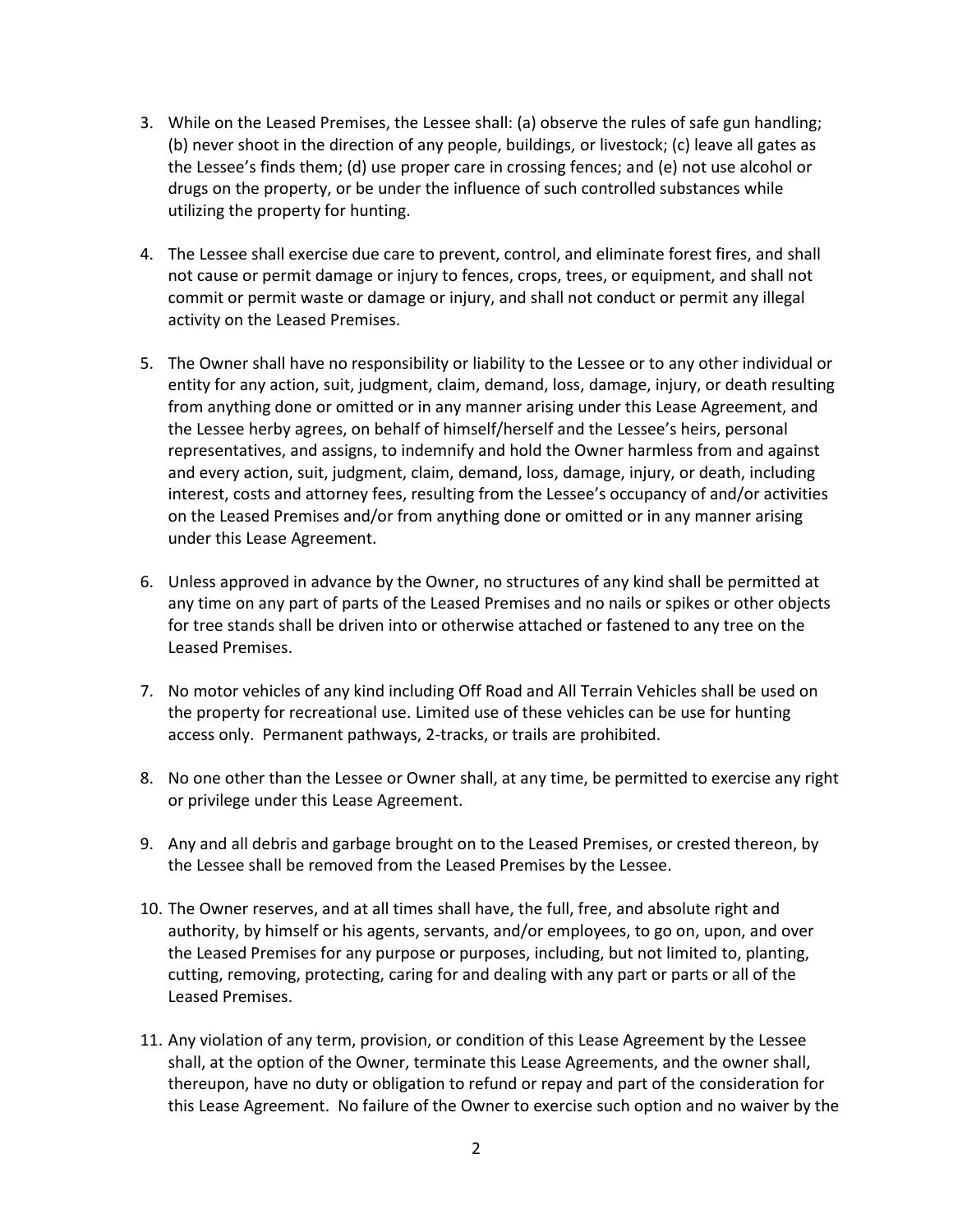Owner of any right or privilege shall operate as a waiver of any right, option, power, or privilege to any other, further, or future violation.

- 12. The lessee accepts the Leased Premises in an "as is" condition and the Lessee understands and agrees that hunting is a dangerous activity and that there may be hidden hazards such as holes, fence wires, snakes, wells, swamps, ponds, harmful plants, unauthorized careless individuals on the land, other hunters, or other risks that may injure or cause the death of the Lessee and the Lessee assumes all these risks as the Lessee's responsibility.
- 13. The Lessee understands that there is a Michigan statute that provides, in part, that: "a cause of action shall not arise for injuries to a person who is on the land of another without paying to the owner, tenant, or lessee of the land a valuable consideration for the purpose of fishing, hunting, trapping, camping, hiking, sightseeing, motorcycling, snowmobiling, or any other outdoor recreational use or trail use, with or without permission, against the owner, tenant, or lessee or the land unless the injuries were caused by the gross negligence or willful and wanton misconduct of the owner, tenant, or lessee." MCLS 324.73301 (1)
- 14. The Lessee understands that there is a Michigan statute that provides, in part, that: "A cause of action shall not arise against the owner, tenant, or lessee of a farm used in the production of agricultural goods as defined by section 35 (1) (h) of the single business tax act, Act No 228 of the Public Acts of 1975, being section 208.35 of the Michigan complied Laws, for injuries to a person who is on that farm and has paid the owner, tenant, or Lessee valuable consideration for the purpose of fishing or hunting, unless that person's injuries were caused by a condition which involved an unreasonable risk of harm and all of the following apply:

(A) The owner, tenant, or lessee knew or had reason to know of the condition or risk.

(B) The owner, tenant, or lessee failed to exercise reasonable care to make the condition safe, or to warn the person of the condition or risk.

(C) The person injured did not know or did not have reason to know of the condition or risk MCLS 324.73301 (4)

15. The Lessee shall have a copy of the Lease Agreement on his/her person at all times while he/she is on the Leased Premises.

16. Lessee will provide 100 hours of labor annually to aid Van Buren Conservation District and/or assigns in the Native Plant Restoration and Tree Planting on Leased premises.

17. In the event Owner sells Leased Premises the Lease shall be voided and any rents paid shall be prorated.

18. This Lease agreement is executed as a group, with each member equally liable for payment of the annual rent.